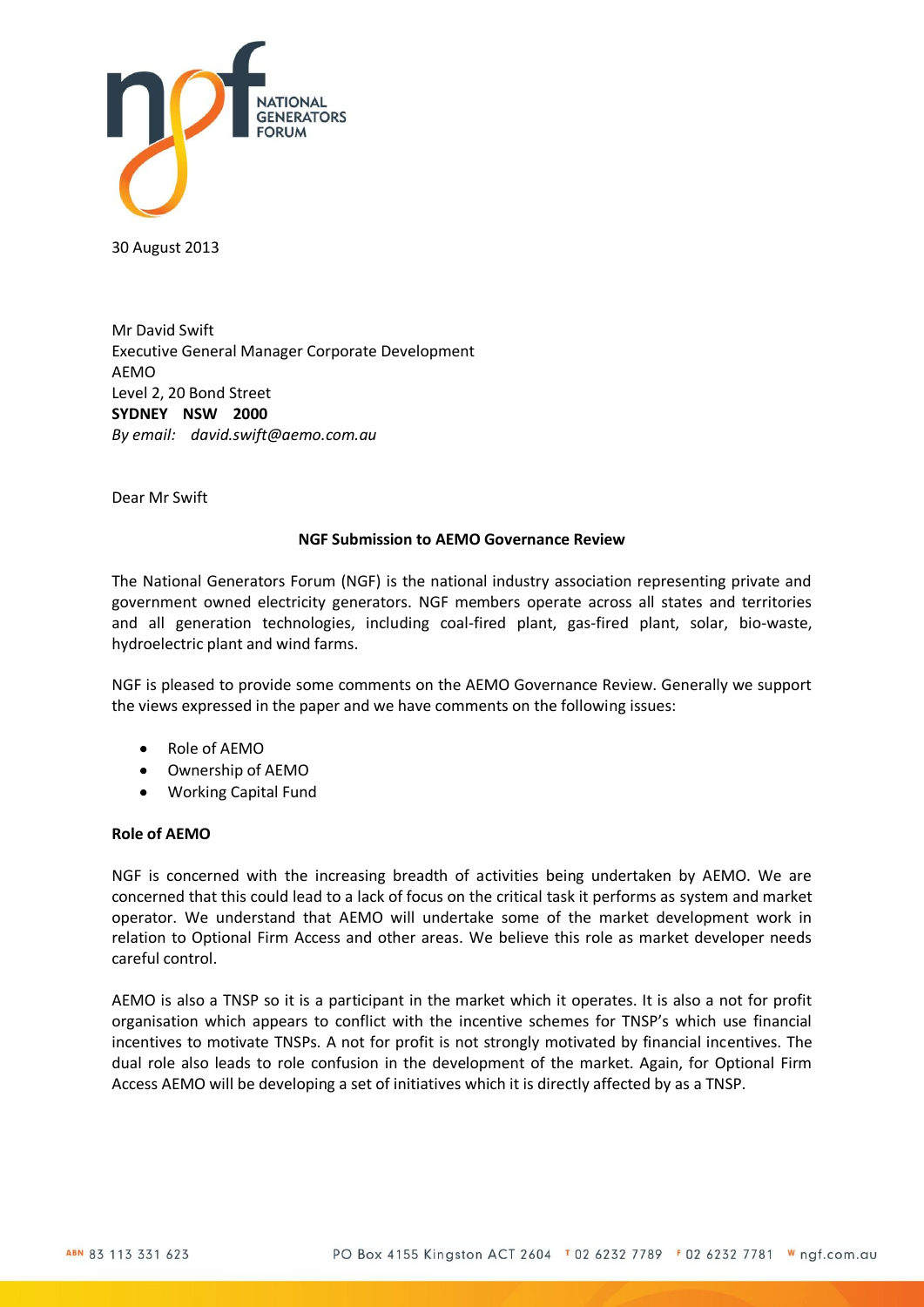### **Ownership of AEMO**

A goal of an industry owned market operator is compatible with Government's decreasing ownership of electricity assets, a trend which is still proceeding strongly, if slowly. The original compromise was to provide Governments with comfort that participants would be responsible owners of AEMO.

Now that we are several years down the track, NGF believes that it is an appropriate time to move towards the long term goal and increase the level of participant's ownership.

Consequently, NGF proposes that an appropriate response would be for ownership to move to a 60/40 split for participants/governments. We believe that it is important to maintain movement towards the long term goal and to keep in step with the ownership of the market. There are significant safeguards in the electricity and gas market governance framework so that there is no need for majority Government ownership of AEMO.

The other advantage of such a move is that AEMO would be more clearly seen as a body which is independent of Government. This issue is an important one in relation to confidence in the market and delivering an investment climate which is seen as attractive by investors.

### **Working Capital Fund**

One of the issues canvassed is the option for AEMO to develop a small working capital fund for undertaking small carefully defined activities. AEMO are not proposing to make any changes at this time.

In the light of our comments under the first item of this submission, NGF does not support changes to the current arrangements. We have no objection to a small working capital fund for normal operations if it makes the operation of AEMO more efficient but we are concerned at a fund which is for additional activities, even if they are closely monitored.

Notwithstanding this support, it is important that an appropriate framework be established to ensure market participants are not paying the cost of policy development research or advice – both directly and indirectly. The Australian Governments Cost Recovery Guidelines provides a framework for the application of fees and charges related to the provision of government goods and services (including regulation) to the private and other non-government sectors of the economy.

AEMO's unique knowledge on the operation of the NEM is valuable to the development of public policy and AEMO has undertaken research for other government agencies (SCER advice on Optional Firm Access).

AEMO may consider providing a clear statement, as part of the Annual Report, highlighting that the costs associated with policy research or advice to other government agencies was not at the expense of market participants.

AEMO also needs to be conscious that there is an opportunity cost for market participants when it undertakes policy research or advice. The resources AEMO allocates to such projects are no longer available to progress market development and operational improvements. Finding the appropriate balance is important from the perspective of meeting all of AEMO's shareholder expectations.